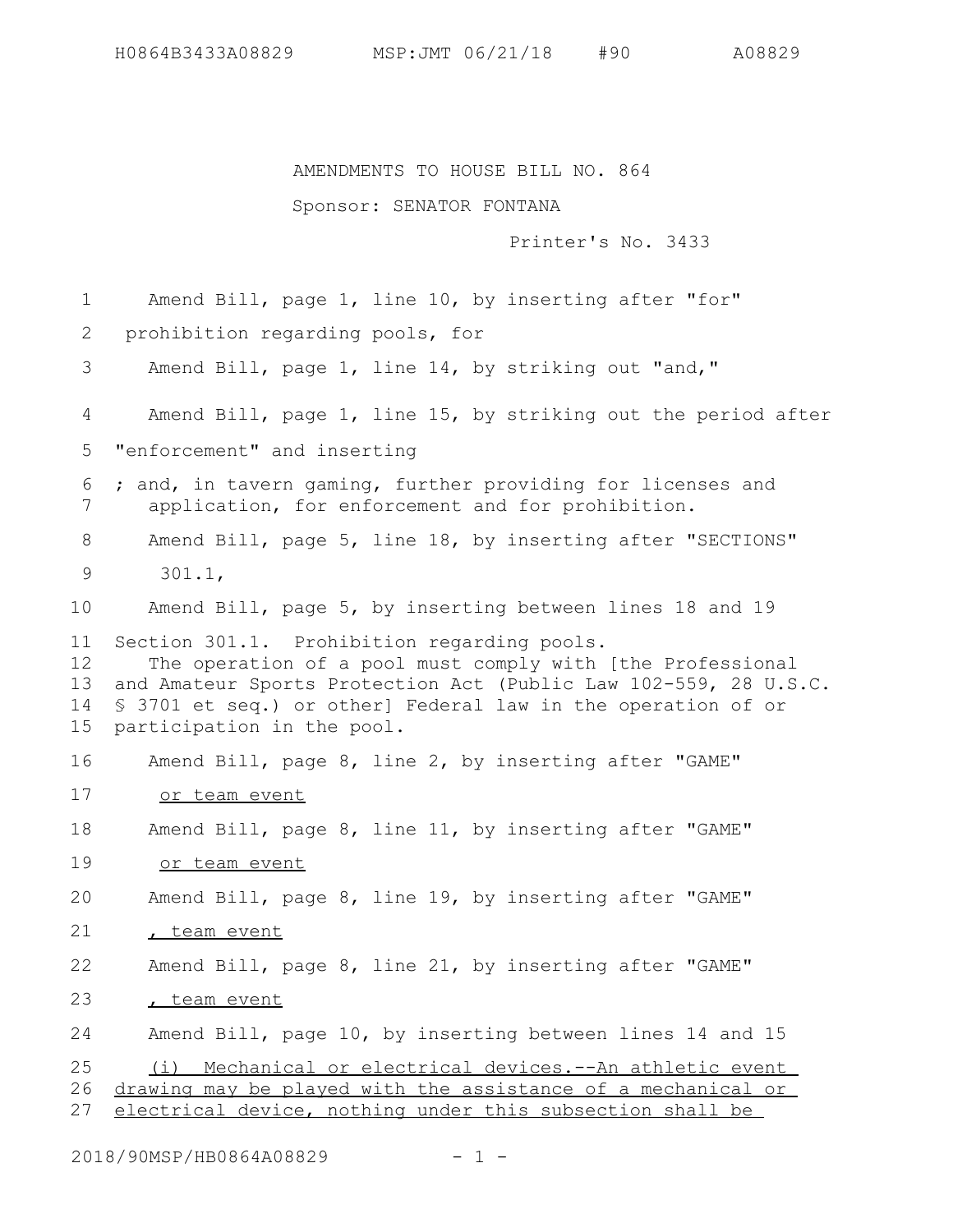construed to authorize any other form of gambling authorized under 4 Pa.C.S. (relating to amusements). (j) Definition.--As used in this section, the term "team event" means a practice, scrimmage, exhibition or similar event at the home stadium or training camp facility of an athletic team under paragraph  $(1)$ ,  $(2)$ ,  $(3)$  or  $(4)$  of the definition of "athletic team" in section 103. Amend Bill, page 10, by inserting between lines 25 and 26 (b) Airport.--Prior to purchasing an airport 50/50 drawing ticket, the airport shall request contact information from prospective buyer. Amend Bill, page 10, line 26, by striking out "(b)" and inserting  $(C)$ Amend Bill, page 11, line 3, by striking out "(c)" and inserting (d) Amend Bill, page 11, line 10, by striking out "(d)" and inserting  $(e)$ Amend Bill, page 11, line 14, by striking out " $(e)$ " and inserting  $(f)$ Amend Bill, page 11, line 19, by inserting after "subdivision" , airport or airport authority Amend Bill, page 11, by inserting between lines 23 and 24 (g) Notification.--An airport shall contact a winner based on the information submitted under subsection (b). Amend Bill, page 11, line 24, by striking out " $(f)$ " and inserting (h) Amend Bill, page 11, line 28, by striking out " $(q)$ " and inserting  $(i)$ 1 2 3 4 5 6 7 8 9 10 11 12 13 14 15 16 17 18 19 20 21 22 23 24 25 26 27 28 29 30 31 32 33 34 35

2018/90MSP/HB0864A08829 - 2-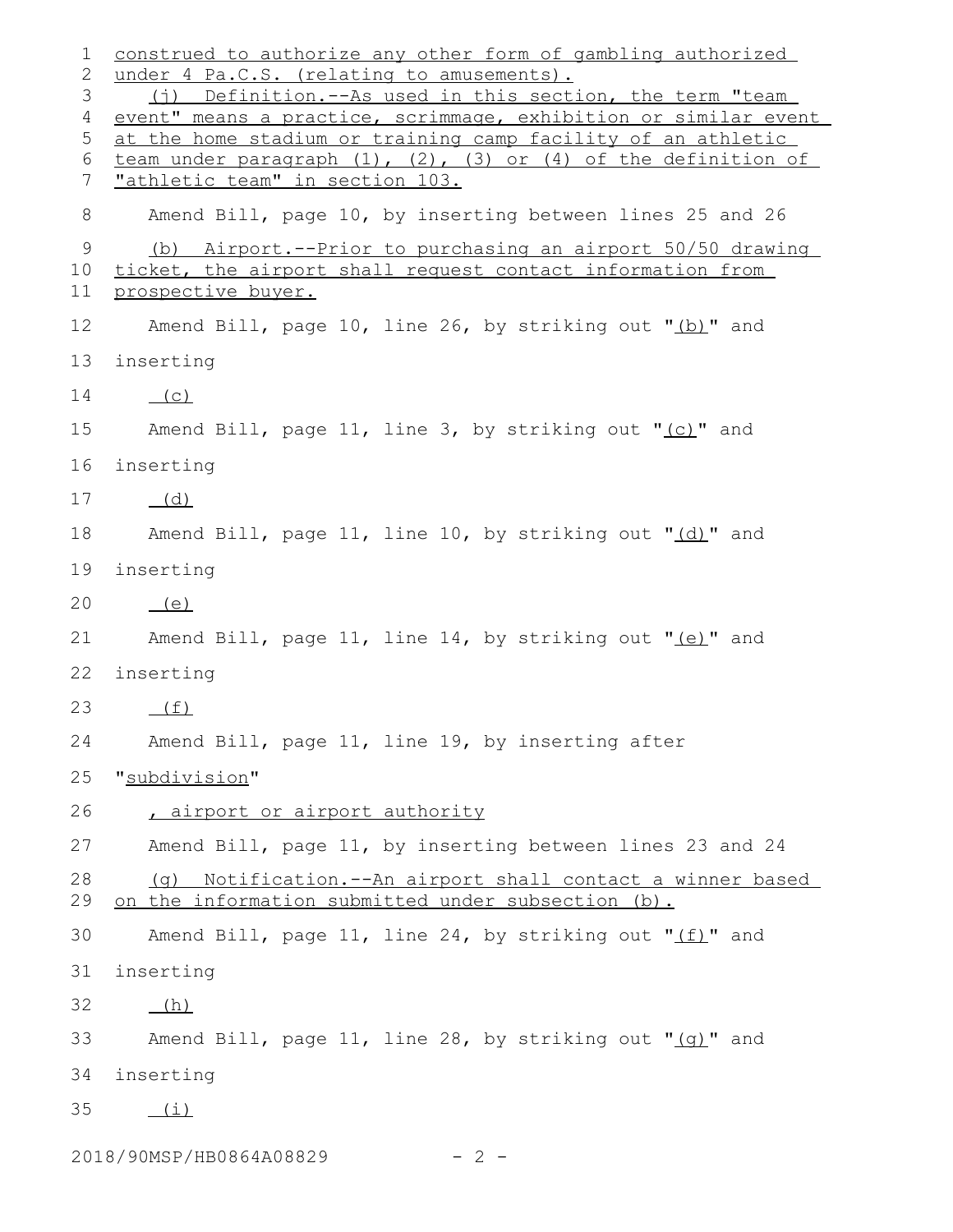| 1                                                              | Amend Bill, page 11, by inserting between lines 29 and 30                                                                                                                                                                                                                                                                                                                                                                                                                                                                                                                                                                          |
|----------------------------------------------------------------|------------------------------------------------------------------------------------------------------------------------------------------------------------------------------------------------------------------------------------------------------------------------------------------------------------------------------------------------------------------------------------------------------------------------------------------------------------------------------------------------------------------------------------------------------------------------------------------------------------------------------------|
| 2<br>3<br>4                                                    | (i) Mechanical or electrical devices.--An airport 50/50<br>drawing may be played with the assistance of a mechanical or<br>electrical device, nothing under this subsection shall be                                                                                                                                                                                                                                                                                                                                                                                                                                               |
| 5                                                              | construed to authorize any other form of gambling authorized                                                                                                                                                                                                                                                                                                                                                                                                                                                                                                                                                                       |
| 6                                                              | under 4 Pa.C.S. (relating to amusements).                                                                                                                                                                                                                                                                                                                                                                                                                                                                                                                                                                                          |
| 7                                                              | Amend Bill, page 11, line 30, by striking out "(h)" and                                                                                                                                                                                                                                                                                                                                                                                                                                                                                                                                                                            |
| 8                                                              | inserting                                                                                                                                                                                                                                                                                                                                                                                                                                                                                                                                                                                                                          |
| 9                                                              | (k)                                                                                                                                                                                                                                                                                                                                                                                                                                                                                                                                                                                                                                |
| 10                                                             | Amend Bill, page 12, line 7, by striking out "and" and                                                                                                                                                                                                                                                                                                                                                                                                                                                                                                                                                                             |
| 11                                                             | inserting a comma                                                                                                                                                                                                                                                                                                                                                                                                                                                                                                                                                                                                                  |
| 12                                                             | Amend Bill, page 12, line 8, by inserting after "702(q)"                                                                                                                                                                                                                                                                                                                                                                                                                                                                                                                                                                           |
| 13                                                             | , 903(b) and (e) and 904                                                                                                                                                                                                                                                                                                                                                                                                                                                                                                                                                                                                           |
| 14                                                             | Amend Bill, page 12, line 21, by inserting a bracket before                                                                                                                                                                                                                                                                                                                                                                                                                                                                                                                                                                        |
| 15                                                             | "Beginning"                                                                                                                                                                                                                                                                                                                                                                                                                                                                                                                                                                                                                        |
| 16                                                             | Amend Bill, page 12, line 21, by inserting after "a"                                                                                                                                                                                                                                                                                                                                                                                                                                                                                                                                                                               |
| 17                                                             | $1 \Delta$                                                                                                                                                                                                                                                                                                                                                                                                                                                                                                                                                                                                                         |
| 18                                                             | Amend Bill, page 13, line 1, by inserting a bracket before                                                                                                                                                                                                                                                                                                                                                                                                                                                                                                                                                                         |
| 19                                                             | "beginning"                                                                                                                                                                                                                                                                                                                                                                                                                                                                                                                                                                                                                        |
| 20                                                             | Amend Bill, page 13, line 1, by inserting a bracket after                                                                                                                                                                                                                                                                                                                                                                                                                                                                                                                                                                          |
| 21                                                             | "2013,"                                                                                                                                                                                                                                                                                                                                                                                                                                                                                                                                                                                                                            |
| 22                                                             | Amend Bill, page 13, by inserting between lines 21 and 22                                                                                                                                                                                                                                                                                                                                                                                                                                                                                                                                                                          |
| 23<br>24                                                       | Section 903. Licenses.<br>$\star$ $\star$ $\star$                                                                                                                                                                                                                                                                                                                                                                                                                                                                                                                                                                                  |
| 25<br>26<br>27<br>28<br>29<br>30<br>31<br>32<br>33<br>34<br>35 | (b) Information.--The application under subsection (a) shall<br>include the following information:<br>The name, address and photograph of the applicant.<br>(1)<br>(2) A current tax lien certificate issued by the<br>department and a certificate from the Department of Labor and<br>Industry of payment of all workers' compensation and<br>unemployment compensation owed.<br>(3) The details of any license issued under 4 Pa.C.S.<br>Pt. II (relating to gaming), the act of April 12, 1951<br>(P.L.90, No.21), known as the Liquor Code, or this act which<br>was applied for or in which the applicant or other owner has |
| 36                                                             | an interest.                                                                                                                                                                                                                                                                                                                                                                                                                                                                                                                                                                                                                       |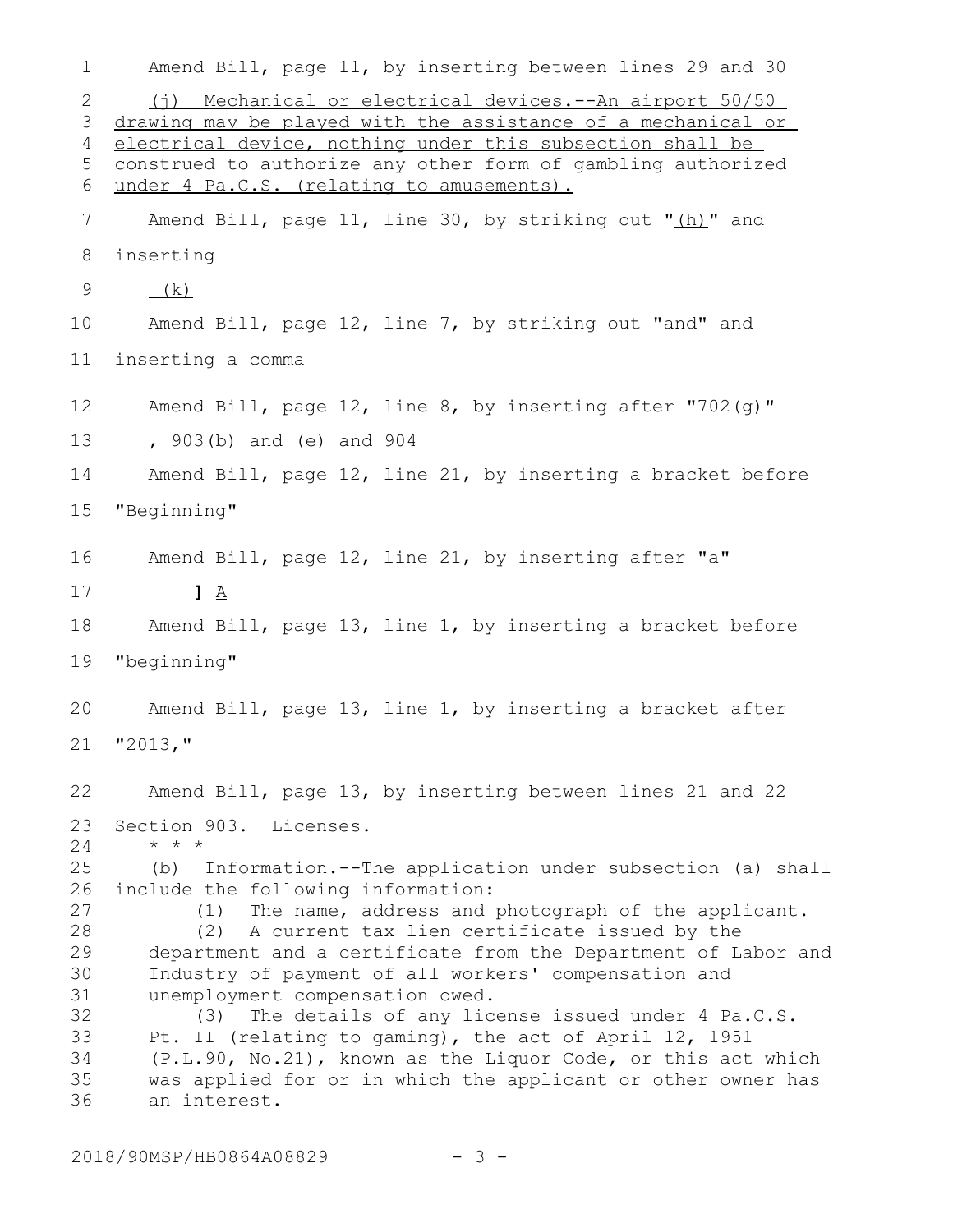(4) [Certified consent by the applicant, including each owner and officer of the restaurant licensee, to a background investigation by the bureau.] A criminal history record information report issued under 18 Pa.C.S. Ch. 91 (relating to criminal history record information) obtained from the Pennsylvania State Police. (5) Relating to criminal information under paragraph (4), disclosure of all arrests and citations of the applicant, including nontraffic summary offenses. The information shall include all of the following: (i) A brief description of the circumstances surrounding the arrest or issuance of the citation. (ii) The specific offense charged. (iii) The ultimate disposition of the charge, including any dismissal, plea bargain, conviction, sentence, pardon, expungement or order of Accelerated Rehabilitative Disposition. (6) Financial background and interests and transactions as required by the bureau. (7) Relating to citations of the applicant issued under the Liquor Code or any other discipline or penalty administered or issued by a Commonwealth agency. (8) Relating to disclosure of conditional license agreements entered into under the Liquor Code. (9) Any other information required by the board. \* \* \* [(e) Background investigation.--Each applicant shall include information and documentation as required to establish personal and financial suitability, honesty and integrity. Information shall include: (1) Criminal history record information. (2) Financial background information. (3) Regulatory history before the board or other Commonwealth agency. (4) Other information required by the bureau.] \* \* \* Section 904. Application. (a) Application fee.--An applicant shall pay the board a nonrefundable application fee of [\$1,000] \$500. [(b) Investigative fee.--An applicant shall pay an investigative fee of \$1,000 to the bureau.] (Reserved). (c) [Costs.--In addition to the fee under subsection (b), an] Investigative costs. --An applicant and any owner and officer of the applicant shall pay for the [actual] reasonable and necessary costs of a background investigation conducted by the bureau [that exceed the application fee]. The bureau may: (1) Charge an estimated amount to be provided prior to the background investigation. (2) Submit for reimbursement from the applicant for the additional costs incurred in the background investigation. (d) Funds.--Funds collected under [subsections (b) and] 1 2 3 4 5 6 7 8 9 10 11 12 13 14 15 16 17 18 19 20 21 22 23 24 25 26 27 28 29 30 31 32 33 34 35 36 37 38 39 40 41 42 43 44 45 46 47 48 49 50 51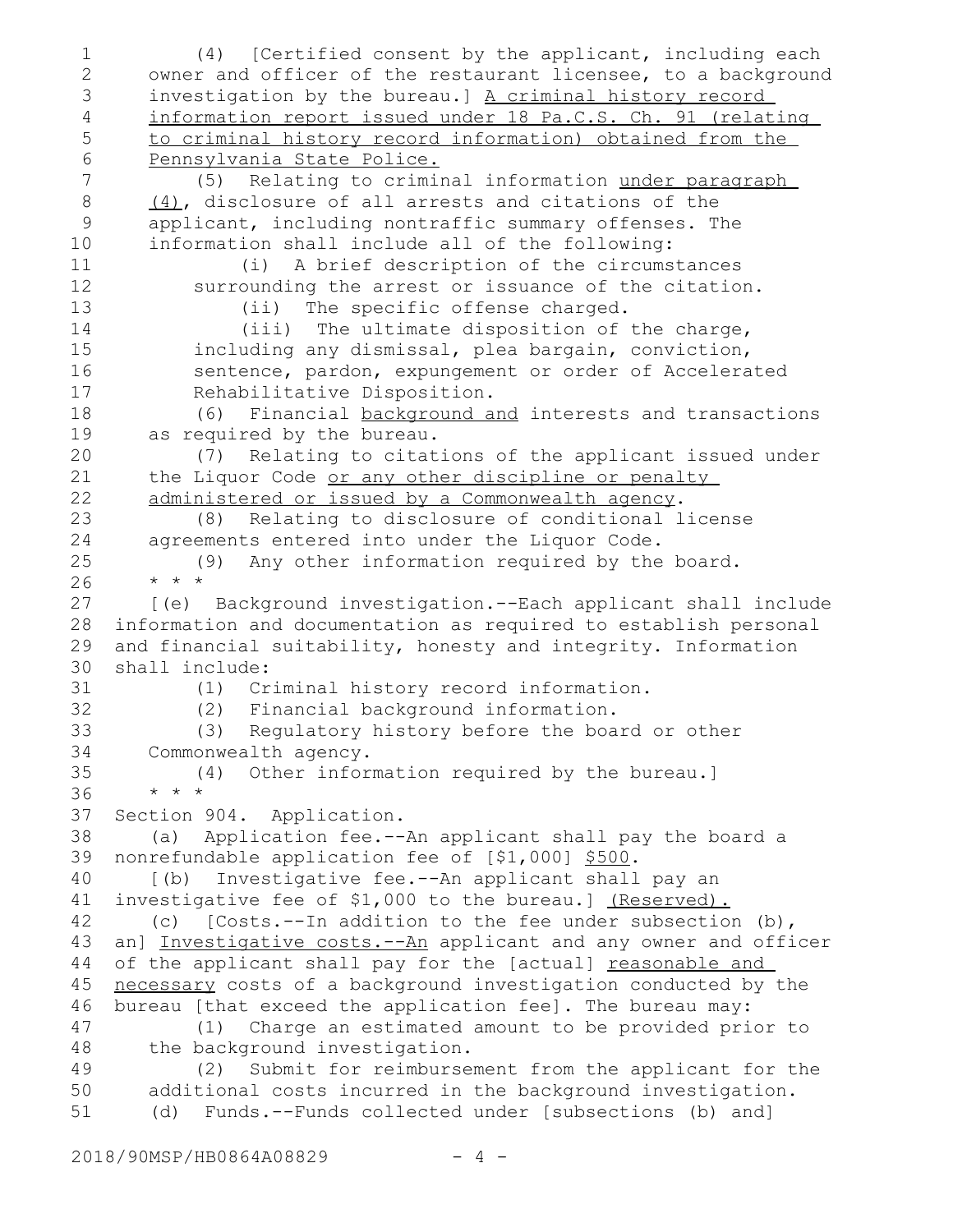```
subsection (c) shall augment the funds appropriated to the
   Pennsylvania Gaming Control Board under 4 Pa.C.S. (relating to
 amusements).
3
       Section 6. Section 913(c) and (d) of the act are amended,
 5 subsection (f) is amended by adding a paragraph and the section
   is amended by adding subsections:
   Section 913. Enforcement.
       * * *
       (c) Penalties.--The board may impose a civil penalty for a
   violation of this chapter in accordance with the following:
           (1) Up to [$2,000] $800 for an initial violation.
           (2) Up to [$3,000] $1,000 for a second violation.
           (3) Up to [$5,000] $2,000 for a third violation.
       (d) Criminal penalty.--A violation of this chapter shall be
   a [misdemeanor of the third degree] summary offense. A second or
   subsequent offense shall be a misdemeanor of the [second] third
   degree.
       * * *
       (f) Suspension, revocation or failure to renew.--
           * * *
          (3) A third violation of this chapter shall result in a
      revocation of a license issued under this chapter. A licensee
       shall be ineligible to apply for or be awarded a license
      under this chapter for a period of five years following a
      revocation.
       (g) Law enforcement officials.--Nothing under this chapter
   shall be construed to restrict or limit the power of a State,
   county or local law enforcement official to conduct
   investigations and file criminal charges under this chapter.
      (h) Violations.--
           (1) Except as provided under paragraph (2), a violation
       of this chapter by a restaurant licensee shall not constitute
       a violation of the act of the Liquor Code.
           (2) If a restaurant licensee has committed three or more
      violations of this act in a calendar year, the bureau may
      enforce a violation of this chapter as a violation of the
       Liquor Code.
       Section 7. Section 914(4) and (7) of the act are amended to
   read:
   Section 914. Prohibitions.
       The following shall apply to any license authorized or issued
   under this chapter:
           * * *
           (4) The board shall be prohibited from issuing a license
       to any person who has been convicted of a felony offense or
      misdemeanor gambling offense in [any jurisdiction] this
      Commonwealth unless 15 years have elapsed from the date of
      conviction of the offense.
           * * *
           (7) It shall be unlawful for an owner, officer or
       employee of a licensee to sell, operate or otherwise
1
2
4
6
7
8
9
10
11
12
13
14
15
16
17
18
19
20
21
22
23
24
25
26
27
28
29
30
31
32
33
34
35
36
37
38
39
40
41
42
43
44
45
46
47
48
49
50
51
```